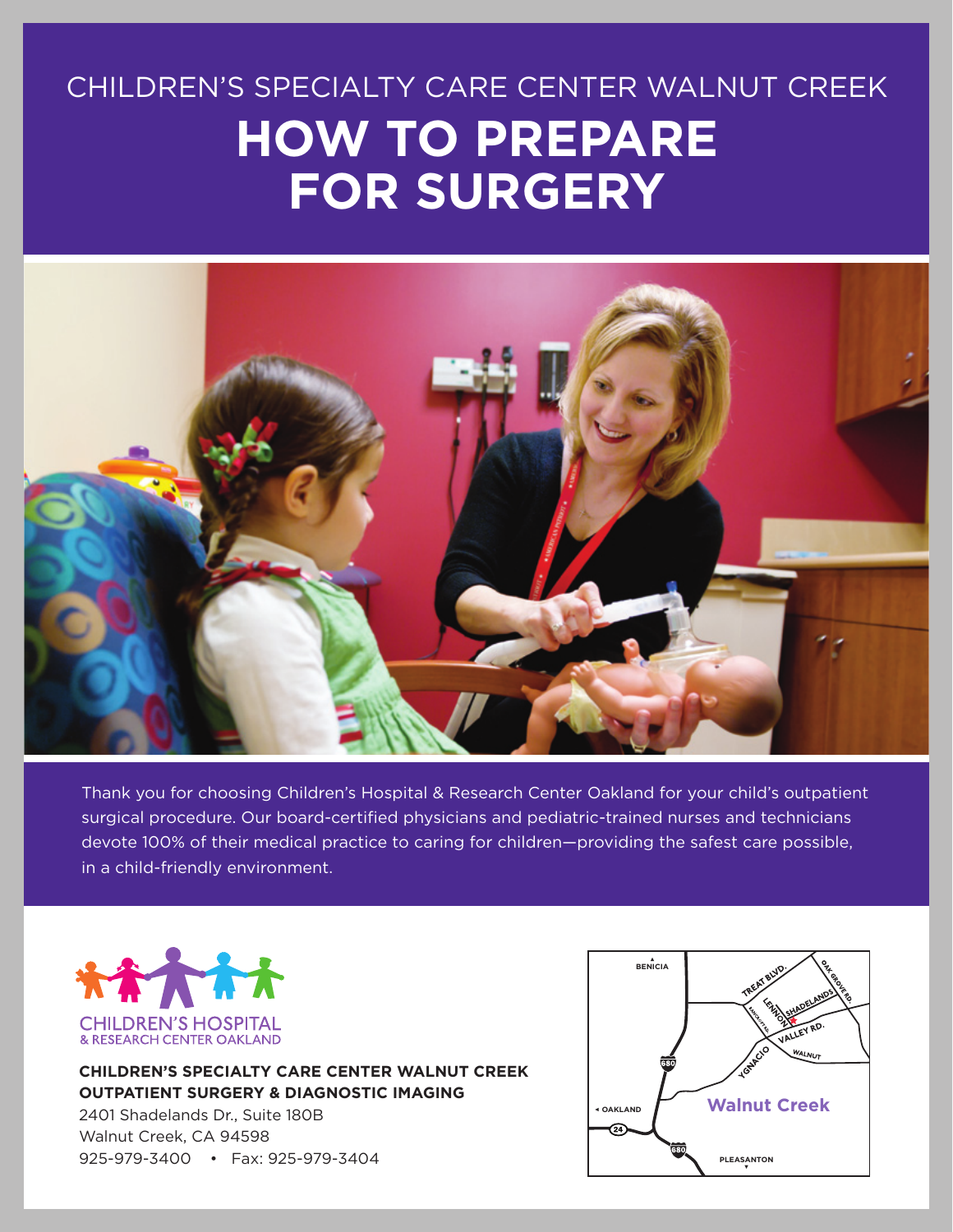#### **HOW TO PREPARE FOR SURGERY HOW TO PREPARE FOR SURGERY**

## **Preparing for surgery bay of surgery**



To make your child's surgical procedure and recovery go smoothly, it's important for you and your child to be prepared. A Children's Hospital child life specialist can help.

• A child life specialist will answer all the questions you or your child may have, in language appropriate to your child's age. This may include role-playing all parts of the anesthesia and surgery experience with you and your child.

Before your child's surgery, one of our nurses will call you to review your child's medical history, cover our anesthesia

If your child has been sick with a cough, runny nose or fever—above 100° F—within three weeks before surgery, it is important to speak with a staff nurse to get preoperative clearance.

procedures and discuss what your child may or may not eat before surgery.

- To help your child on the day of surgery, bring your child's special toy, doll, book or blanket.
- **If you have any questions, or if you have not heard from us, you may call our nurses at 925-979-3400.**

## **Night before surgery**

Follow the specific instructions given to you over the phone by the surgery center nurse. Make sure your child has an empty stomach.

#### THAT MEANS:

- No solid food or milk after midnight.
- Clear liquids may be given if the nurse said it's OK. If you cannot see through the liquid it is not clear. Good choices are clear apple juice, Pedialyte or 7-Up.
- Absolutely nothing in the mouth, not even chewing gum, for three (3) hours before surgery.



Arrive at least one (1) hour before the surgery's scheduled start time—but not before 6:30 a.m.—to allow time for the registration process and preparation time with the child life specialist.

- A legal decision-maker (parent, legal guardian, responsible caretaker) must accompany the patient on the day of their surgery and remain at the surgery center during their procedure.
- If you would like a free interpreter to assist you during your visit, please let us know so we can arrange one for you.
- A registration clerk will help with your paperwork. Please bring your medical insurance cards. If you are not the patient's parent, please bring court orders or other documentation authorizing you to make medical decisions for the patient.
- Give us any completed "History and Physical" form that your pediatrician or surgeon may have given you.
- Please don't bring other children with you. Make alternate child care arrangements so the child having surgery will have your full attention.
- All female patients older than 12 years are required to give a urine sample. Please have your child wait until she gets here to go to the bathroom so we can collect that sample.

## **The next steps include:**

- Removing your child's jewelry (including pierced earrings), as well as braids, beads or hair accessories
- Helping your child put on a hospital gown or pajamas
- Some children will be given a medication by mouth to help prepare them for anesthesia
- Meeting the anesthesiologist, who will explain the anesthesia process
- Asking any questions you may have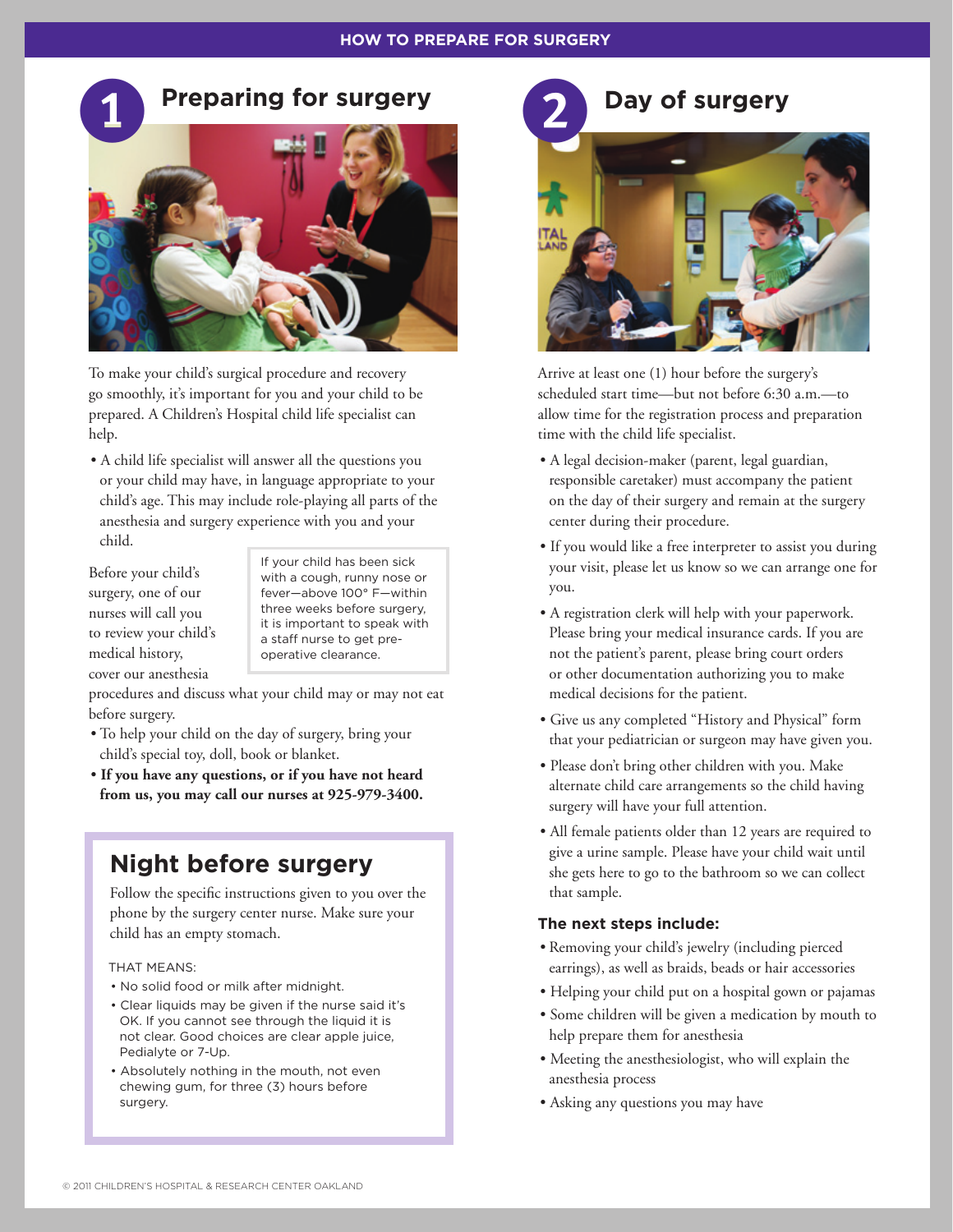

**The anesthesiologist will help your child go to sleep in the induction room or OR.** 

- Some children may have their parents with them as they fall asleep in the induction room.
- For safety reasons, other children will go to sleep in the operating room without a parent present.

## **The anesthesiologist will decide on the safest way for your child to go to sleep.**

- Most children go to sleep by breathing into a mask that resembles one worn by jet pilots or astronauts.
- The air your child breathes will make him or her feel silly and giggly inside.
- Within seconds, your child will feel very, very sleepy.
- As sleep deepens, some children go through an "excitement" phase and may wiggle around.
- Your child will not remember this period.
- Sometimes we need to start an IV to help your child fall asleep.

**The anesthesiologist will monitor your child carefully to make sure your child will feel no pain during the operation.**

## In the recovery room



**After the operation, your child will go into the recovery room, which is often called the "wake-up room." Parents or guardians are allowed in the recovery room.** 

Children vary in their reactions to anesthesia.

- Many children wake up groggy but comfortable.
- Others may wake up crying because they are confused.
- Our specially trained pediatric recovery room nurse will closely monitor your child during this time to keep your child as peaceful and comfortable as possible.

Our Children's Surgery Center has the most advanced equipment for delivering anesthesia and monitoring your child.

Children's operating rooms are equipped with easy access to the patient's digital images.